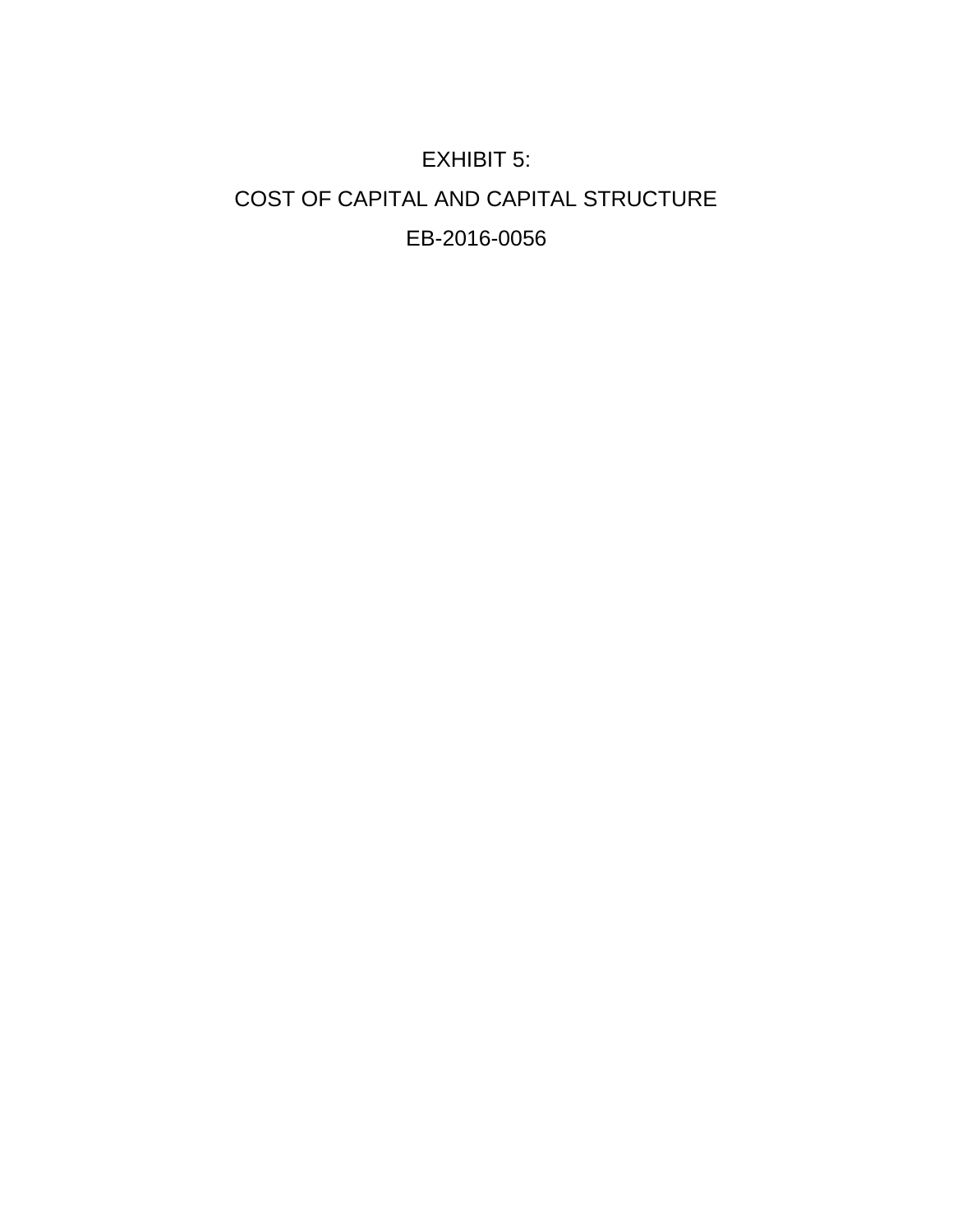$\mathbf 1$ 

#### Table of Contents  $\overline{2}$

| 3  |                    |  |
|----|--------------------|--|
| 4  |                    |  |
| 5  |                    |  |
| 6  |                    |  |
| 7  |                    |  |
| 8  |                    |  |
| 9  |                    |  |
| 10 |                    |  |
| 11 |                    |  |
| 12 | APPENDIX A:        |  |
| 13 | APPENDIX B:        |  |
| 14 | APPENDIX C:        |  |
| 15 | <b>APPENDIX D:</b> |  |
| 16 |                    |  |
|    |                    |  |

17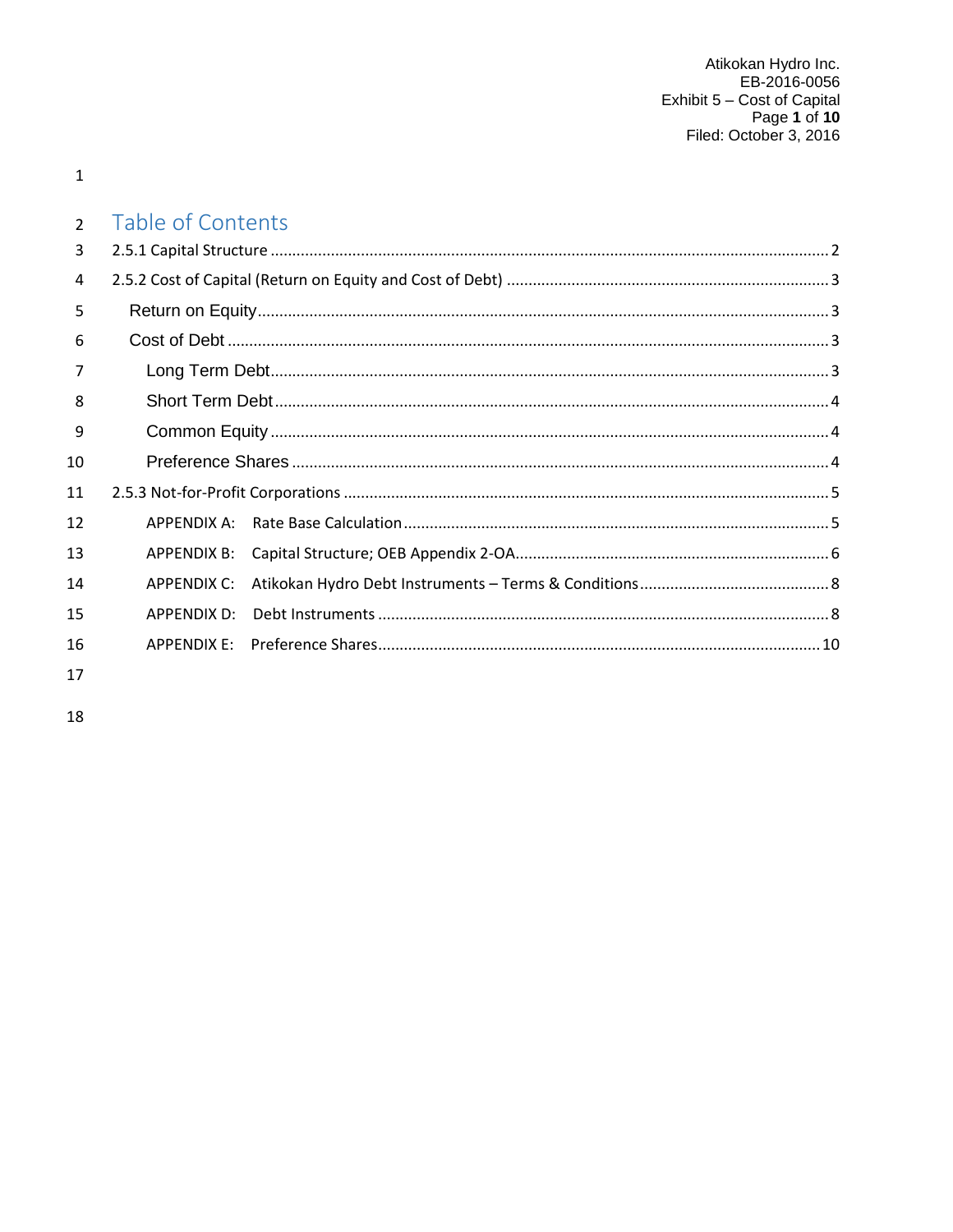## <span id="page-2-0"></span>2.5.1 Capital Structure

 The purpose of this Exhibit is to summarize the method and cost of financing capital requirements for the 2017 Test Year.

 Atikokan Hydro ("Atikokan") followed the Report of the Board on Cost of Capital for Ontario's Regulated Utilities (the "Cost of Capital Report") dated December 11, 2009, to determine its capital structure and relied on the Board's letter titled Cost of Capital Parameter Updates for 2016 Applications dated October 15, 2015 for the cost of capital parameters.

These OEB determined Cost of Capital parameters are as follows:

ROE 9.19%

11 Deemed LT Debt rate 4.54%

- Deemed ST Debt rate 1.65%
- 

Atikokan acknowledges these Cost of Capital parameters are subject to change upon release of

- the Cost of Capital Parameters for 2017 Applications.
- Atikokan has prepared this application with a deemed capital structure of 56% Long Term Debt,
- 4% Short Term Debt and 40% Equity to comply with the Cost of Capital Report.

Overall, Atikokan is requesting a deemed interest expense of \$65,654 and a deemed return on

- equity of \$125,726 for a total regulated return on capital of \$191,380 for its 2017 Test Year.
- See Attachment A for 2017 rate base calculation supporting and consistent with OEB Appendix

2-OA. OEB Appendix 2-OA is listed in Attachment B, shows Capital Structure and Cost of Capital

- for the last Board-approved year (2012) and the test year 2017.
- Per Filing Requirements, material changes in capital structures are to be disclosed.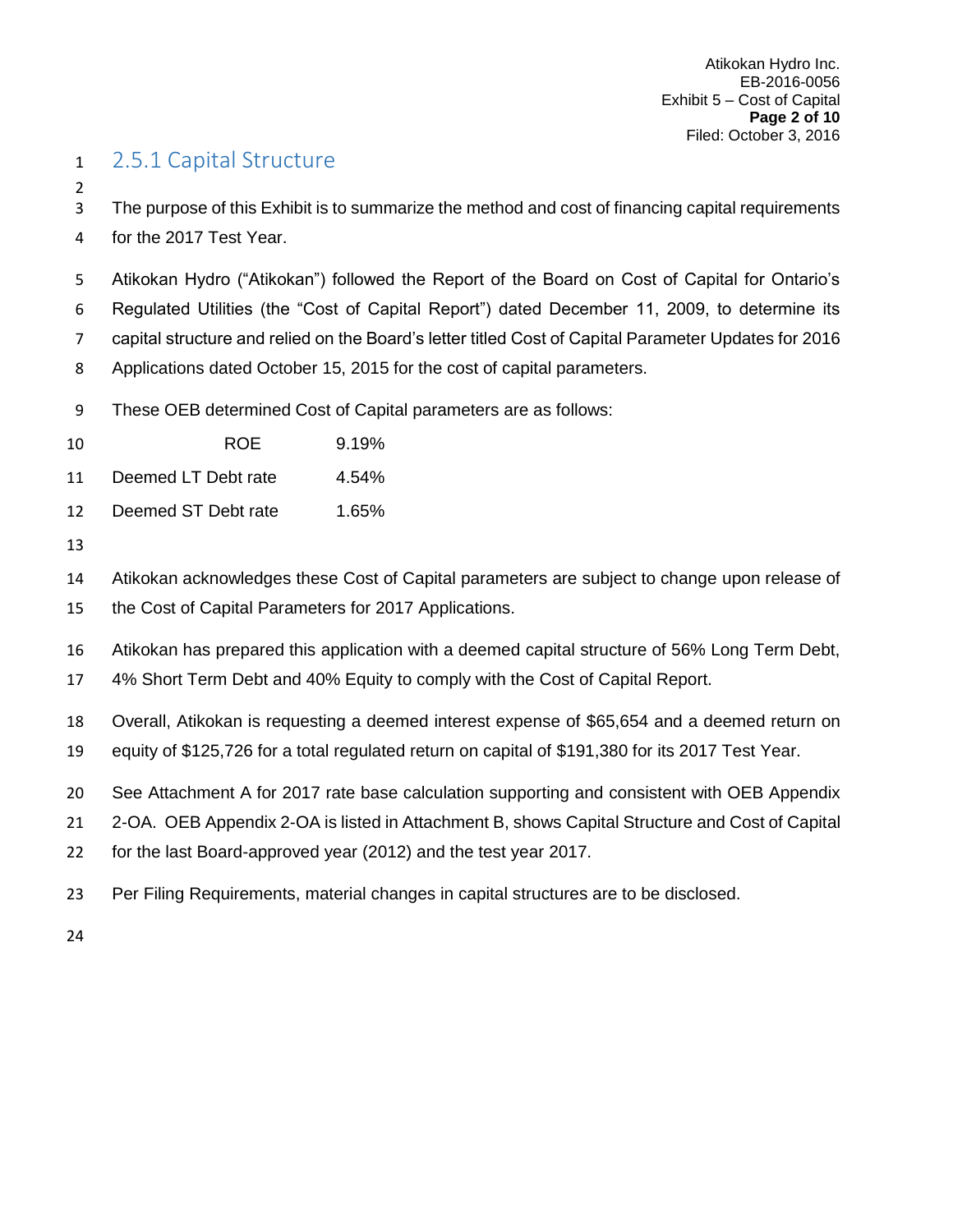## <span id="page-3-0"></span>2.5.2 Cost of Capital (Return on Equity and Cost of Debt)

## <span id="page-3-1"></span>Return on Equity

 Atikokan is requesting a return on equity ("ROE") for the 2017 Test year of 9.19% in accordance with the Cost of Capital Parameter Updates for 2016 Cost of Service Applications issued by the OEB on October 15, 2015. Atikokan understands that the ROE is subject to change. Atikokan's use of an ROE of 9.19% assumes it will be revised to the ROE that is adopted by the OEB once the 2017 Cost of Capital parameters are issued by the Board.

## <span id="page-3-2"></span>Cost of Debt

## <span id="page-3-3"></span>Long Term Debt

 Atikokan is requesting a return on Long Term Debt for the 2017 test Year of 4.54%. This is consistent with the Board's current published Cost of Capital parameters.

 Atikokan is currently paying rates of prime plus 1.0% (3.7%) and prime plus 1.25% (3.95%) on two existing Long Term Loans negotiated with TD Canada Trust Bank valued at \$99,074.13 and \$146,266.27 respectively. Atikokan has a loan with Atikokan Enercom Inc, valued at \$342,000. The loan with Atikokan Enercom Inc. currently has an interest rate of prime minus 1.0% (1.7%) and for purposes of this application it is assumed the interest is the same; 1.7%. These loan balances are principal only and are valued as of December 31, 2016. The terms and conditions of each of these debt instruments are provided in Appendix C.

 Atikokan has projected to borrow in the 2017 Test Year for purchases to replace transportation equipment. Atikokan has prorated the 2017 financing to reflect the anticipated timing of placement of debt. Due to the lag time of the purchasing process (research, director approval, financing and consignment details), Atikokan does not expect to incur additional debt until the later end of the 2017 Test Year. With this additional debt, Atikokan's calculated weighted average cost of capital is 3.31%. The following table 5-1 shows the weight average debt rate mentioned of 3.31% for the 2017 Test Year.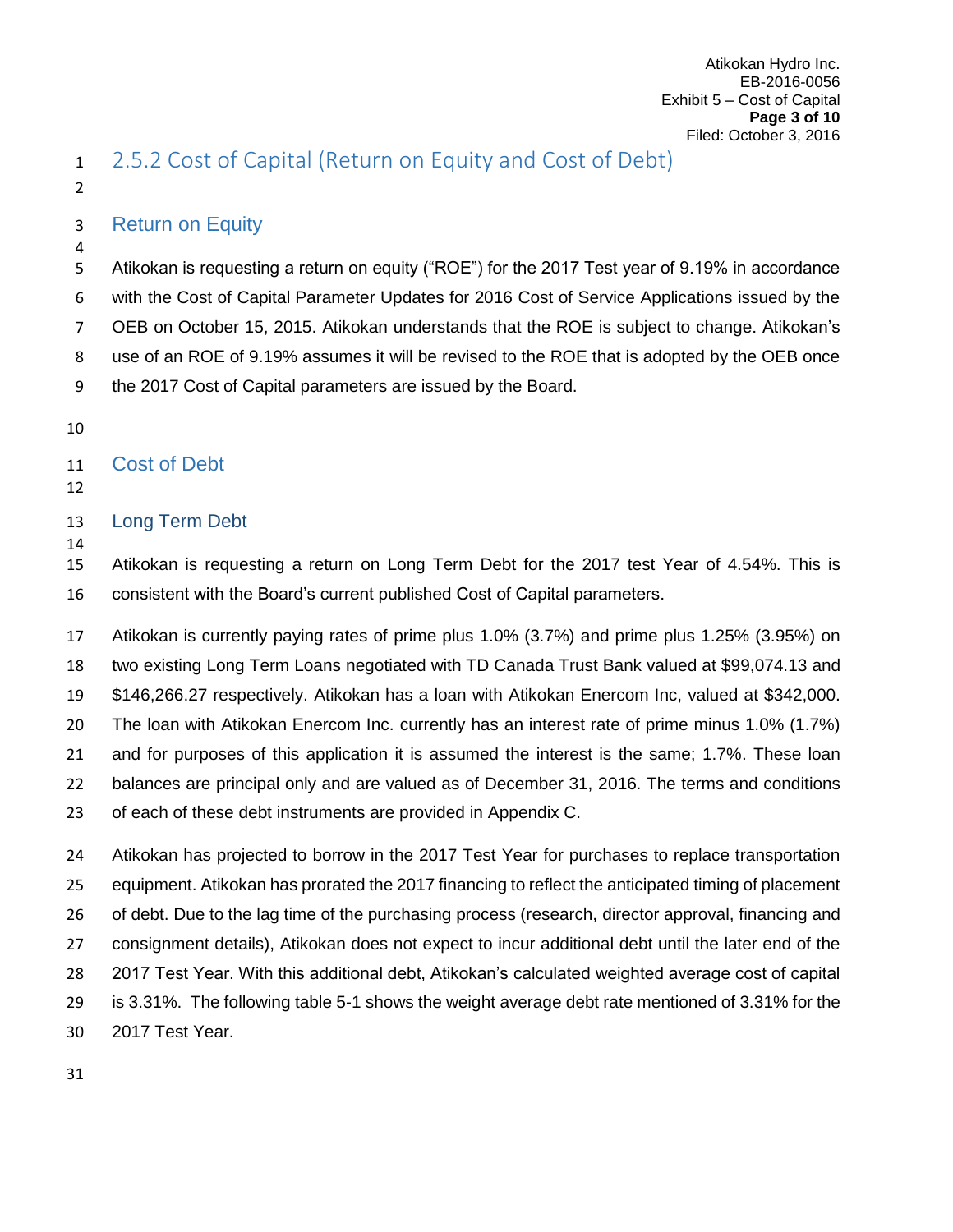Atikokan Hydro Inc. EB-2016-0056 Exhibit 5 – Cost of Capital **Page 4 of 10** 

| Exhibit 5 – Cost of Capi |
|--------------------------|
| Page 4 of                |
| Filed: October 3, 20     |
|                          |
|                          |
|                          |

### **Table 5-1: 2017 Weighte**

|     |                                   |                                  | Year                                      | 2017                                  |                   |                 |                      |          |                      |
|-----|-----------------------------------|----------------------------------|-------------------------------------------|---------------------------------------|-------------------|-----------------|----------------------|----------|----------------------|
| Row | Description                       | Lender                           | Affiliated<br>or Third-<br>Party<br>Debt? | <b>Fixed or</b><br>Variable-<br>Rate? | <b>Start Date</b> | Term<br>(years) | Principal<br>$($ \$) | Rate (%) | Interest $($)$       |
|     | 1 Smart Meters/Capital Investment | Atikokan Enercom Inc             | Affiliated                                | Variable Rate                         | 7-Apr-09          |                 | \$342,000            | 1.70%    | 5,814.00<br>\$.      |
|     | 2 International Cab, Chassis      | <b>TD Canada Trust</b>           |                                           | Third-Party Variable Rate             | $1-Dec-09$        | 10 <sup>1</sup> | \$56,614             | 3.7%     | 2,094.71             |
|     | 3 Garage                          | <b>TD Canada Trust</b>           |                                           | Third-Party Variable Rate             | $1-Dec-09$        |                 | 15 \$131,004         | 3.95%    | \$5,174.64           |
|     | 4 International Cab, Chassis      | TD Canada Trust                  |                                           | Third-Party Variable Rate             | $1-Dec-17$        |                 | 10 \$300,000         | 4.54%    | \$13,620.00          |
|     | <b>5 Service Vehicle</b>          | <b>TD Canada Trust</b>           |                                           | Third-Party Variable Rate             | $1-Dec-17$        | 51              | \$60,000             | 4.54%    | 2,724.00<br>Ś.       |
| ь   |                                   | <b>Total 2017 Long Debt Term</b> |                                           |                                       |                   |                 |                      |          | \$29,427.35<br>3.31% |

Included in Appendix D is Atikokan's Debt Instruments for historical years 2012 through 2015,

2016 Bridge Year and 2017 Test Year; consistent with OEB Appendix 2-OB.

- 
- <span id="page-4-0"></span>Short Term Debt
- 

 Atikokan is requesting a return on Short Term Debt for the 2017 Test year of 1.65% in accordance with the Cost of Capital Parameter Updates for 2016 Cost of Service Applications issued by the OEB on October 15, 2015. Atikokan understands the OEB will be finalizing the return on short term debt for 2017 rates based on market interest rate information. Atikokan's use of the return

on Short Term Debt of 1.65% assumes a revised Short Term Debt rate will be adopted by the

OEB in early 2017.

## <span id="page-4-1"></span>Common Equity

Atikokan's equity structure includes 12,779 Class A Common Shares valued at \$1,277,900.

## <span id="page-4-2"></span>Preference Shares

 The Town of Atikokan, Atikokan Hydro's shareholder, converted \$1,262,063 of debt to equity November of 2013. This debt to equity conversion changed Atikokan's high Debt-equity ratio to an acceptable and viable ratio as deemed by the Board's Cost of Capital Report. In consideration of the debt conversion, Atikokan approved the issuance and conversion of the Debt to Shares by way of Resolution of the Directors and approval by the shareholder, Town of Atikokan. A subscription of \$1,262,063 Class D Preferred Shares eliminated the indebtedness owing by Atikokan Hydro Inc. to the Town of Atikokan. The resolutions from both the Atikokan directors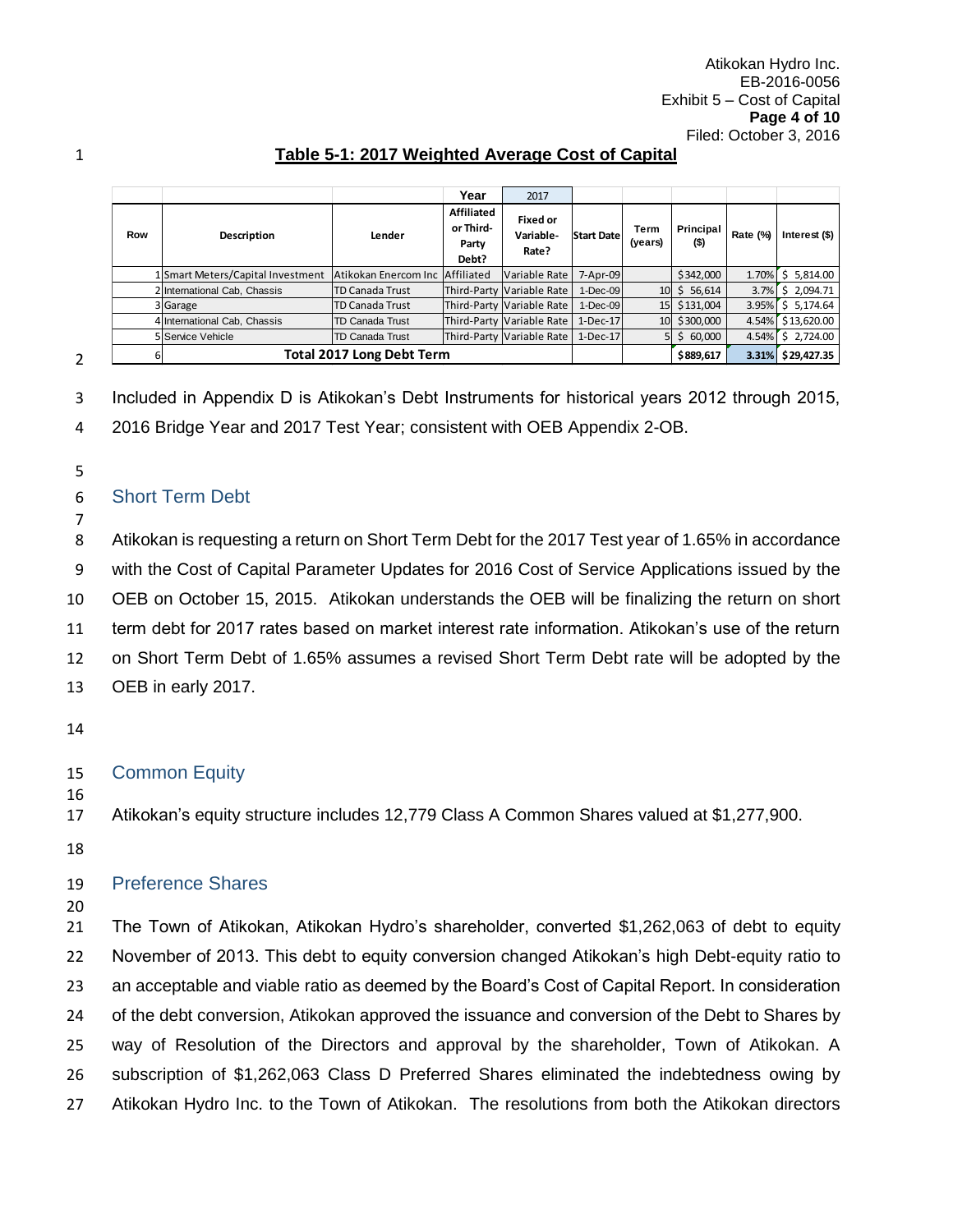2 of shares are attached in Appendix E.

# <span id="page-5-0"></span><sup>3</sup> 2.5.3 Not-for-Profit Corporations

- 5 This filing requirement is not applicable as Atikokan is a for profit corporation.
- 6

4

## <span id="page-5-1"></span>7 APPENDIX A: Rate Base Calculation

8

| <b>Rate Base and Working Capital Allowance</b>  |                 |                        |    |         |           |
|-------------------------------------------------|-----------------|------------------------|----|---------|-----------|
|                                                 |                 | 2017 Test Year (MIFRS) |    |         |           |
| <b>Opening Balance Gross Fixed Assets</b>       |                 | 6,441,645              |    |         |           |
| <b>Ending Balance Gross Fixed Assets</b>        |                 | 6,947,717              |    |         |           |
| <b>Average Balance Gross Fixed Assets</b>       |                 |                        | \$ |         | 6,694,681 |
|                                                 |                 |                        |    |         |           |
| <b>Opening Balance Accumulated Amortization</b> |                 | 3,619,157              |    |         |           |
| <b>Closing Balance Accumulated Amortization</b> |                 | 3,676,042              |    |         |           |
| Average Balance Accumulated Amortization        | \$<br>3,647,600 |                        |    |         |           |
|                                                 |                 |                        |    |         |           |
| <b>Allowance For Working Capital 7.5%</b>       |                 |                        | \$ |         | 373,114   |
|                                                 |                 |                        |    |         |           |
| <b>Total Rate Base</b>                          |                 |                        | \$ |         | 3,420,196 |
| <b>Working Capital Calculation</b>              |                 |                        |    |         |           |
|                                                 |                 | 2017 Test Year (MIFRS) |    |         |           |
| Operations                                      |                 |                        |    | 376,877 |           |
| Maintenance                                     |                 |                        |    | 120,741 |           |
| <b>Billing and Collecting</b>                   |                 |                        |    | 184,336 |           |
| <b>Administrative and General Expenses</b>      |                 |                        |    | 415,442 |           |

Taxes other than Income Taxes (Property Tax) | 20,007

Cost of Power 2,857,454

**Total Eligible Distribution Expenses 1,117,403**

**Total Expenses for Working Capital 4,974,857** Working Capital Factor **7.5% Total Working Capital Allowance 1988 \$373,114**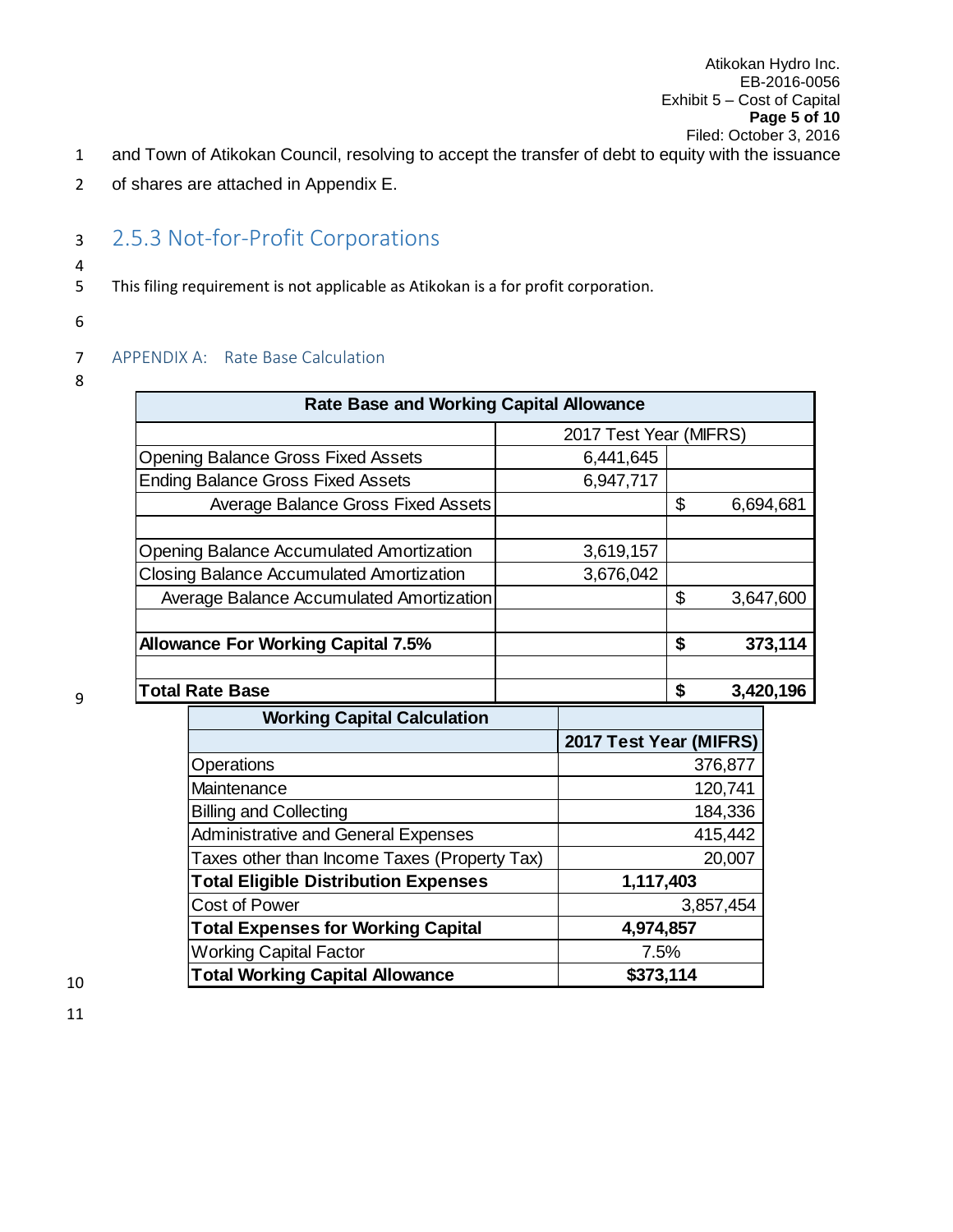<span id="page-6-0"></span>2

3

## **Appendix 2-OA Capital Structure and Cost of Capital**

**This table must be completed for the last Board-approved year and the test year.**

|             |                                          | Year:                       | 2012               |                  |                       |
|-------------|------------------------------------------|-----------------------------|--------------------|------------------|-----------------------|
| Line<br>No. | <b>Particulars</b>                       | <b>Capitalization Ratio</b> |                    | <b>Cost Rate</b> | Return                |
|             | <b>Debt</b>                              | $(\%)$                      | (3)                | $(\% )$          | (3)                   |
|             | Long-term Debt                           | 56.00%                      | \$1,567,720        | 2.08%            | \$32,609              |
| 2           | Short-term Debt                          | (1)<br>4.00%                | \$111,980          | 4.22%            | \$4,726               |
| 3           | <b>Total Debt</b>                        | 60.0%                       | \$1,679,700        | 2.22%            | \$37,334              |
|             | <b>Equity</b>                            |                             |                    |                  |                       |
| 4<br>5      | Common Equity<br><b>Preferred Shares</b> | 40.00%                      | \$1,119,800<br>\$. | 9.12%            | \$102,126<br>v<br>Տ.- |
| 6           | <b>Total Equity</b>                      | 40.0%                       | \$1,119,800        | 9.12%            | \$102,126             |
| 7           | <b>Total</b>                             | 100.0%                      | \$2,799,500        | σ<br>4.981600%   | \$139,460             |

## **Notes**



4.0% unless an applicant has proposed or been approved for a different amount.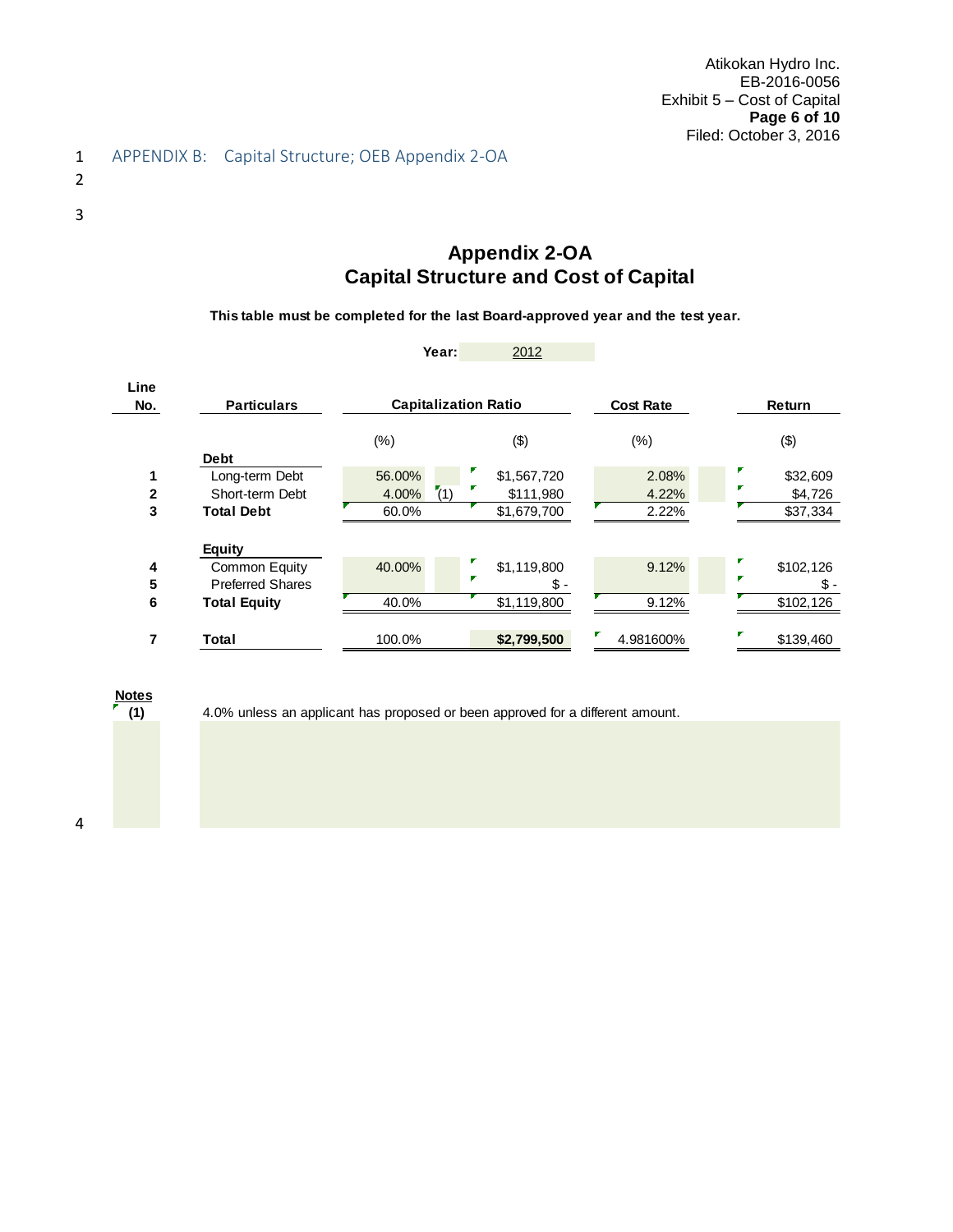## **Appendix 2-OA Capital Structure and Cost of Capital**

**This table must be completed for the last Board-approved year and the test year.**

| Line<br>No. | <b>Particulars</b>                                                               | <b>Capitalization Ratio</b>             |                                         | <b>Cost Rate</b>        | Return                            |
|-------------|----------------------------------------------------------------------------------|-----------------------------------------|-----------------------------------------|-------------------------|-----------------------------------|
|             | <b>Debt</b>                                                                      | $(\%)$                                  | (3)                                     | $(\%)$                  | (3)                               |
| 2<br>3      | Long-term Debt<br>Short-term Debt<br><b>Total Debt</b>                           | 56.00%<br>(1)<br>4.00%<br>60.0%         | \$1,915,310<br>\$136,808<br>\$2,052,118 | 3.31%<br>1.65%<br>3.20% | \$63,397<br>\$2,257<br>\$65,654   |
| 4<br>5<br>6 | <b>Equity</b><br>Common Equity<br><b>Preferred Shares</b><br><b>Total Equity</b> | (2)<br>20.00%<br>20.00%<br>(2)<br>40.0% | \$684,039<br>\$684,039<br>\$1,368,078   | 9.19%<br>9.19%<br>9.19% | \$62,863<br>\$62,863<br>\$125,726 |
|             | Total                                                                            | 100.0%                                  | \$3,420,196                             | 5.60%                   | \$191.380                         |

#### **Year:** 2017 Test Year



4.0% unless an applicant has proposed or been approved for a different amount.

Assumed 20% each for common equity and preferred shares, equals board 40% Cost of Capital Structure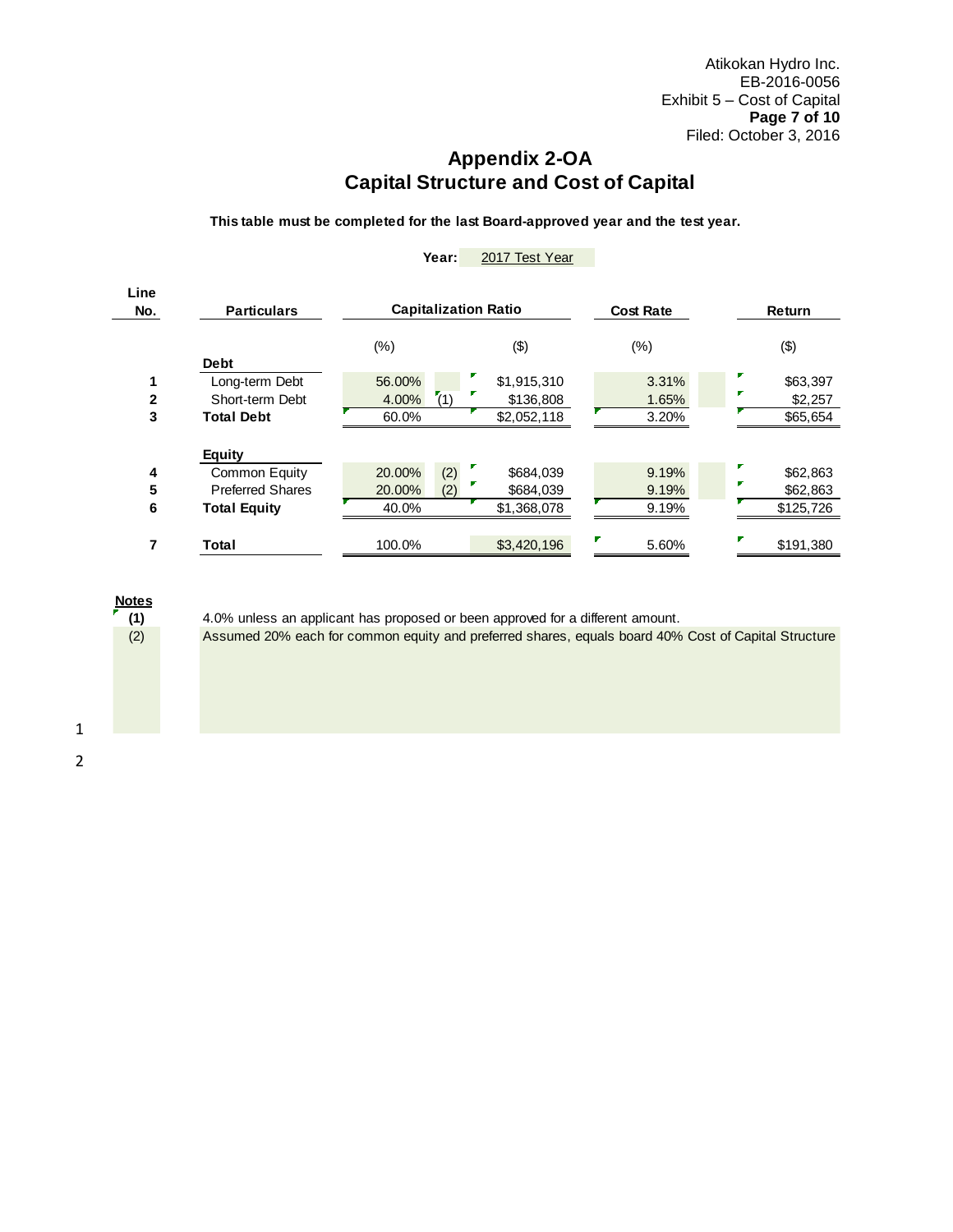┑

## 1 APPENDIX C: Atikokan Hydro Debt Instruments – Terms & Conditions

- 2
- <span id="page-8-0"></span>Debt Instrument Terms and Conditions Balance: December 31, 2015

| PCP LIIJU 91116116             | נוסווטטס פווט פווויס              | Balance: Deceniber 91, 2019 |
|--------------------------------|-----------------------------------|-----------------------------|
| TD Canada Trust Bank Loan -    | Principal amount: 339,683.29      | \$99,074.13                 |
| Secured with Equipment         | Due December 2017. Interest;      |                             |
|                                | plus 1%. Monthly<br>prime         |                             |
|                                | principal payments of \$3,538.87. |                             |
| (Loan for Truck 9095)          | Interest paid separately.         |                             |
| TD Canada Trust Bank Loan -    | Principal amount: 228,939.12.     | \$146,266.27                |
| Secured with Equipment         | Due December 2024. Interest;      |                             |
|                                | prime plus 1.25%. Monthly         |                             |
|                                | principal payments of \$1,271.89. |                             |
| (Loan for Garage)              | Interest paid separately.         |                             |
| Loan with Atikokan Enercom Inc | Principal amount: \$400,000.      | \$402,000                   |
| – Unsecured                    | May 2014 added \$129,000.         |                             |
|                                | Interest prime less 1%. Monthly   |                             |
| (Loan for smart meters and     | principal payments of \$5000.     |                             |
| capital upgrades)              | Resolution No. 862.               |                             |

3

4

#### <span id="page-8-1"></span>5 APPENDIX D: Debt Instruments

6

#### **Appendix 2-OB Debt Instruments**

**This table must be completed for all required historical years, the bridge year and the test year.**

**Year** 2012

| Row   | Description                            | Lender                          | Affiliated or Third- | Fixed or          | <b>Start Date</b> | Term    | Principal           | Rate $(\%)$ <sup>2</sup> | Interest (\$)                  | Additional Comments, if any |
|-------|----------------------------------------|---------------------------------|----------------------|-------------------|-------------------|---------|---------------------|--------------------------|--------------------------------|-----------------------------|
|       |                                        |                                 | Party Debt?          | Variable-Rate?    |                   | (years) | (S)                 |                          |                                |                             |
|       |                                        |                                 |                      |                   |                   |         |                     |                          |                                | No specific principal       |
|       | 1 Fund Capital Investment Smart Meters | Atikokan Enercom Inc Affiliated |                      | Variable Rate     | 5-Mar-09          |         | 400,000<br><b>S</b> | $3.75\%$ \$              |                                | 15,000.00 repayment terms   |
|       | 2 International Cab, Chassis           | TD Canada Trust                 | Third-Party          | Variable Rate     | $1-Dec-09$        | 10S     | 268,916             | $4.00\%$ \$              | 10,756.64                      |                             |
|       | 3 Garage, Building                     | <b>TD Canada Trust</b>          | Third-Party          | Variable Rate     | $1-Dec-09$        | 15S     | 207,317             | $4.25\%$ S               | 8,810.97                       |                             |
|       |                                        |                                 |                      |                   |                   |         |                     |                          |                                | Loan payments ceased        |
|       | 4 Incorporation of Atikokan Hydro Inc  | Township of Atikokan Affiliated |                      | <b>Fixed Rate</b> | 1-Nov-01          | 60 \$   | 1,270,334           | $5.00\%$ \$              |                                | 63,516.72 after Aug 2012    |
|       |                                        |                                 |                      |                   |                   |         |                     |                          | Эħ                             |                             |
|       |                                        |                                 |                      |                   |                   |         |                     |                          |                                |                             |
|       |                                        |                                 |                      |                   |                   |         |                     |                          | Эħ                             |                             |
| 8     |                                        |                                 |                      |                   |                   |         |                     |                          | 'S<br>٠                        |                             |
| 9     |                                        |                                 |                      |                   |                   |         |                     |                          | 'S<br>٠                        |                             |
| 10    |                                        |                                 |                      |                   |                   |         |                     |                          | $\overline{\phantom{a}}$       |                             |
| 11    |                                        |                                 |                      |                   |                   |         |                     |                          | ٠                              |                             |
| 12    |                                        |                                 |                      |                   |                   |         |                     |                          | 'S<br>$\overline{\phantom{a}}$ |                             |
|       |                                        |                                 |                      |                   |                   |         |                     |                          |                                |                             |
| Total |                                        |                                 |                      |                   |                   |         | $\mathbf{s}$        | 2,146,567 0.0456936 \$   | 98,084.32                      |                             |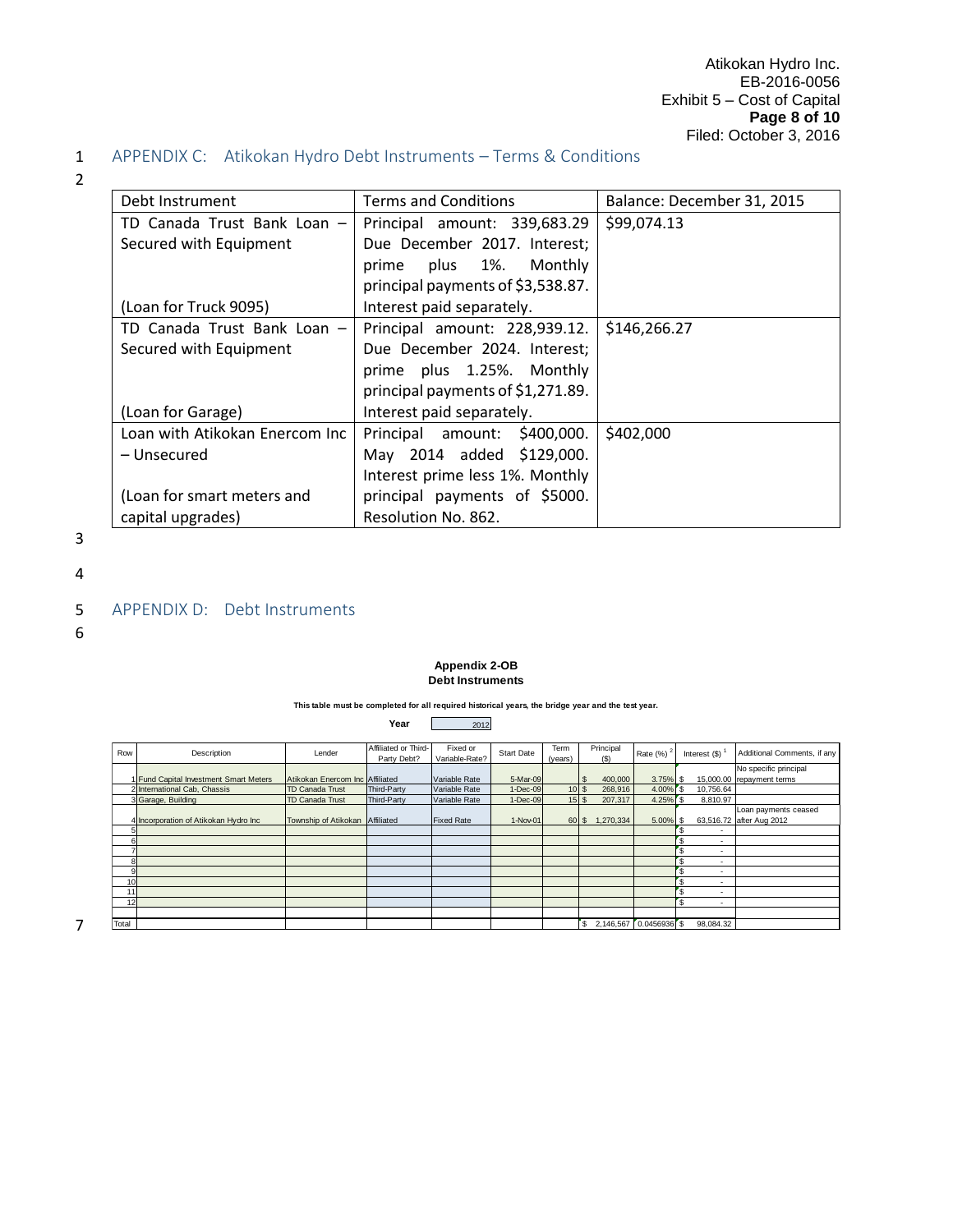Atikokan Hydro Inc. EB-2016-0056 Exhibit 5 – Cost of Capital **Page 9 of 10** Filed: October 3, 2016

|                     |                                                    |                                    | Year                                | 2013                            |                             |                 |                                        |                          |                                                          |                                                                                                   |
|---------------------|----------------------------------------------------|------------------------------------|-------------------------------------|---------------------------------|-----------------------------|-----------------|----------------------------------------|--------------------------|----------------------------------------------------------|---------------------------------------------------------------------------------------------------|
| Row                 | Description                                        | Lender                             | Affiliated or Third-<br>Party Debt? | Fixed or<br>Variable-Rate?      | <b>Start Date</b>           | Term<br>(years) | Principal<br>(S)                       | Rate (%)                 | Interest $(\$)^1$                                        | Additional Comments, if any                                                                       |
|                     | 1 Fund Capital Investment Smart Meters             | Atikokan Enercom Inc               | Affiliated                          | Variable Rate                   | 7-Apr-09                    |                 | 400,000                                | 2.00%                    | 8,000.00<br>$\mathfrak{s}$                               | 1st principal pmt Dec 2013                                                                        |
|                     | 2 International Cab, Chassis<br>3 Garage, Building | TD Canada Trust<br>TD Canada Trust | Third-Party<br>Third-Party          | Variable Rate<br>Variable Rate  | 1-Dec-09<br>1-Dec-09        | 10<br>15        | 226,455<br>$\sqrt{3}$<br>192,054<br>\$ | 4.00%<br>4.25%           | 9,058.22<br>$\mathfrak{S}$<br>8,162.31<br>$\mathfrak{s}$ |                                                                                                   |
| 5                   | 4 Incorporation of Atikokan Hydro Inc              | Township of Atikokan               | Affiliated                          | <b>Fixed Rate</b>               | 01-Nov-01                   |                 | 60 \$ 1,262,063                        | 5.0%                     | \$<br>\$<br>$\overline{\phantom{a}}$                     | No payments made during<br>2013; (none since Aug 2012)<br>Converted Debt/Equity<br>November 2013. |
| 6<br>$\overline{7}$ |                                                    |                                    |                                     |                                 |                             |                 |                                        |                          | $\sqrt{3}$<br>$\sim$<br>$\overline{\phantom{a}}$<br>'s   |                                                                                                   |
| 8                   |                                                    |                                    |                                     |                                 |                             |                 |                                        |                          | $\overline{\phantom{a}}$<br>$\sqrt{3}$                   |                                                                                                   |
| $\overline{9}$      |                                                    |                                    |                                     |                                 |                             |                 |                                        |                          | $\mathbf{s}$<br>$\sim$                                   |                                                                                                   |
| 10<br>11            |                                                    |                                    |                                     |                                 |                             |                 |                                        |                          | 's<br>$\overline{\phantom{a}}$<br>$\mathbf{s}$           |                                                                                                   |
| 12                  |                                                    |                                    |                                     |                                 |                             |                 |                                        |                          | $\mathbf{s}$<br>$\sim$                                   |                                                                                                   |
|                     |                                                    |                                    |                                     |                                 |                             |                 |                                        |                          |                                                          |                                                                                                   |
| Total               |                                                    |                                    |                                     |                                 |                             |                 | 2,080,573<br>$\mathbf{\hat{s}}$        | $0.0121219$ \$           | 25,220.53                                                |                                                                                                   |
|                     |                                                    |                                    | Year                                | 2014                            |                             |                 |                                        |                          |                                                          |                                                                                                   |
| Row                 | Description                                        | Lender                             | Affiliated or Third-<br>Party Debt? | Fixed or<br>Variable-Rate?      | Start Date                  | Term<br>(years) | Principal<br>$($ \$)                   | Rate $(\%)$ <sup>2</sup> | Interest $(\$)^1$                                        | Additional Comments, if any                                                                       |
|                     | 1 Fund Capital Investment Smart Meters             | Atikokan Enercom Inc               | Affiliated                          | Variable Rate                   | 7-Apr-09                    |                 | 395,000<br>\$                          | 2.00%                    | 8,833.21<br>\$                                           |                                                                                                   |
|                     | 2 Capital Investment                               | Atikokan Enercom Inc               | Affiliated                          | Variable Rate                   | 27-May-14                   |                 | 129,000<br>9 <sup>°</sup>              | 2.00%                    | \$<br>1,548.33                                           |                                                                                                   |
|                     | 3 International Cab, Chassis                       | <b>TD Canada Trust</b>             | Third-Party<br>Third-Party          | Variable Rate                   | 1-Dec-09<br>1-Dec-09        | 10S             | 183,995<br>15S                         | 4.35%<br>4.10%           | 8,003.78<br>'s<br>7,248.46<br>$\mathsf{s}$               |                                                                                                   |
| $\overline{5}$      | 4 Garage, Building                                 | <b>TD Canada Trust</b>             |                                     | Variable Rate                   |                             |                 | 176,792                                |                          | 'S<br>$\sim$                                             |                                                                                                   |
| 6                   |                                                    |                                    |                                     |                                 |                             |                 |                                        |                          | 's<br>$\sim$                                             |                                                                                                   |
| $\overline{7}$      |                                                    |                                    |                                     |                                 |                             |                 |                                        |                          | 's<br>÷.                                                 |                                                                                                   |
| 8<br>$\mathbf{Q}$   |                                                    |                                    |                                     |                                 |                             |                 |                                        |                          | 's                                                       |                                                                                                   |
| 10                  |                                                    |                                    |                                     |                                 |                             |                 |                                        |                          | 's<br>'S                                                 |                                                                                                   |
| 11                  |                                                    |                                    |                                     |                                 |                             |                 |                                        |                          | 'S<br>$\sim$                                             |                                                                                                   |
| 12                  |                                                    |                                    |                                     |                                 |                             |                 |                                        |                          |                                                          |                                                                                                   |
|                     |                                                    |                                    |                                     |                                 |                             |                 |                                        |                          |                                                          |                                                                                                   |
| Total               |                                                    |                                    |                                     |                                 |                             |                 | £.                                     | 884,787 0.0289717 \$     | 25,633.78                                                |                                                                                                   |
|                     |                                                    |                                    | Year                                | 2015                            |                             |                 |                                        |                          |                                                          |                                                                                                   |
| Row                 | Description                                        | Lender                             | Affiliated or Third-<br>Party Debt? | Fixed or<br>Variable-Rate?      | Start Date                  | Term<br>(years) | Principal<br>$($ \$)                   | Rate $(\%)$ <sup>2</sup> | Interest $(S)$ <sup>1</sup>                              | Additional Comments, if any                                                                       |
|                     | 1 Smart Meters/Capital Investment                  | Atikokan Enercom Inc               | Affiliated                          | Variable Rate                   | 7-Apr-09                    |                 | 462,000                                | 1.70%                    | 7,854.00<br>S                                            | 7824.91                                                                                           |
|                     | 2 International Cab, Chassis                       | TD Canada Trust                    | Third-Party                         | Variable Rate                   | 1-Dec-09                    | 10S             | 141,535                                | 4.2%                     | 5,944.45<br>'S                                           |                                                                                                   |
| $\overline{a}$      | 3 Garage                                           | <b>TD Canada Trust</b>             | <b>Third-Party</b>                  | Variable Rate                   | 1-Dec-09                    | 15              | 161,529<br>$\mathbf{\hat{s}}$          | 3.95%                    | 6,380.39                                                 |                                                                                                   |
| 5                   |                                                    |                                    |                                     |                                 |                             |                 |                                        |                          | 's                                                       |                                                                                                   |
| 6                   |                                                    |                                    |                                     |                                 |                             |                 |                                        |                          | 's<br>÷.                                                 |                                                                                                   |
| $\overline{7}$      |                                                    |                                    |                                     |                                 |                             |                 |                                        |                          | $\sqrt{3}$<br>$\overline{a}$                             |                                                                                                   |
| 8<br>q              |                                                    |                                    |                                     |                                 |                             |                 |                                        |                          | 's<br>'s<br>$\overline{a}$                               |                                                                                                   |
| 10                  |                                                    |                                    |                                     |                                 |                             |                 |                                        |                          |                                                          |                                                                                                   |
| 11                  |                                                    |                                    |                                     |                                 |                             |                 |                                        |                          | 'S                                                       |                                                                                                   |
| 12                  |                                                    |                                    |                                     |                                 |                             |                 |                                        |                          | $\mathbf{s}$                                             |                                                                                                   |
| Total               |                                                    |                                    |                                     |                                 |                             |                 | \$                                     | 765,064 0.0263754        | 20,178.85<br>'s                                          |                                                                                                   |
| Row                 | Description                                        | Lender                             | Year<br>Affiliated or Third-        | 2016<br>Fixed or                | Start Date                  | Term            | Principal                              | Rate $(\%)$ <sup>2</sup> | Interest $(\$)^1$                                        | Additional Comments, if any                                                                       |
|                     | 1 Smart Meters/Canital Investment                  | Atikokan Enercom Inc.              | Party Debt?<br>heteilitt            | Variable-Rate?<br>Variable Rate | $7 - \Delta n r - \Omega Q$ | (years)         | $($ \$)<br>402,000                     | 1,70%                    | 6.834.00                                                 |                                                                                                   |

1

2

| Row   | Description                     | Lender                          | Affiliated or Third-<br>Party Debt? | Fixed or<br>Variable-Rate? | Start Date | Term<br>(years) | Principal       | Rate $(%)^2$         | Interest (\$)            | Additional Comments, if any |
|-------|---------------------------------|---------------------------------|-------------------------------------|----------------------------|------------|-----------------|-----------------|----------------------|--------------------------|-----------------------------|
|       | Smart Meters/Capital Investment | Atikokan Enercom Inc Affiliated |                                     | Variable Rate              | 7-Apr-09   |                 | 462,000<br>- 35 | $1.70\%$ S           | 7,854.00                 | 7824.91                     |
|       | 2 International Cab, Chassis    | <b>TD Canada Trust</b>          | Third-Party                         | Variable Rate              | 1-Dec-09   | 10S             | 141,535         | $4.2\%$ \$           | 5,944.45                 |                             |
|       | 3 Garage                        | TD Canada Trust                 | Third-Party                         | Variable Rate              | 1-Dec-09   | 15S             | 161,529         | $3.95\%$ \$          | 6,380.39                 |                             |
|       |                                 |                                 |                                     |                            |            |                 |                 |                      | . .                      |                             |
|       |                                 |                                 |                                     |                            |            |                 |                 |                      |                          |                             |
|       |                                 |                                 |                                     |                            |            |                 |                 |                      | . .                      |                             |
|       |                                 |                                 |                                     |                            |            |                 |                 |                      | . .                      |                             |
|       |                                 |                                 |                                     |                            |            |                 |                 |                      |                          |                             |
|       |                                 |                                 |                                     |                            |            |                 |                 |                      | . .                      |                             |
| 10    |                                 |                                 |                                     |                            |            |                 |                 |                      | $\overline{\phantom{a}}$ |                             |
| 11    |                                 |                                 |                                     |                            |            |                 |                 |                      |                          |                             |
| 12    |                                 |                                 |                                     |                            |            |                 |                 |                      | . .                      |                             |
|       |                                 |                                 |                                     |                            |            |                 |                 |                      |                          |                             |
| Total |                                 |                                 |                                     |                            |            |                 |                 | 765,064 0.0263754 \$ | 20,178.85                |                             |

3 4

| Row   | Description                     | Lender                          | Affiliated or Third- | Fixed or       | Start Date | Term    | Principal |                      | Interest (\$) | Additional Comments, if any |
|-------|---------------------------------|---------------------------------|----------------------|----------------|------------|---------|-----------|----------------------|---------------|-----------------------------|
|       |                                 |                                 | Party Debt?          | Variable-Rate? |            | (years) | (S)       | Rate $(\%)^2$        |               |                             |
|       | Smart Meters/Capital Investment | Atikokan Enercom Inc Affiliated |                      | Variable Rate  | $7-Apr-09$ |         | 402,000   | $1.70\%$ S           | 6,834.00      |                             |
|       | 2 International Cab, Chassis    | TD Canada Trust                 | <b>Third-Party</b>   | Variable Rate  | $1-Dec-09$ | 10S     | 99,074    | $3.7\%$ S            | 3,665.74      |                             |
|       | 3 Garage                        | <b>TD Canada Trust</b>          | <b>Third-Party</b>   | Variable Rate  | $1-Dec-09$ | 15S     | 146,266   | 3.95%                | 5.777.52      |                             |
|       |                                 |                                 |                      |                |            |         |           |                      |               |                             |
|       |                                 |                                 |                      |                |            |         |           |                      |               |                             |
|       |                                 |                                 |                      |                |            |         |           |                      |               |                             |
|       |                                 |                                 |                      |                |            |         |           |                      |               |                             |
|       |                                 |                                 |                      |                |            |         |           |                      |               |                             |
|       |                                 |                                 |                      |                |            |         |           |                      |               |                             |
| 10    |                                 |                                 |                      |                |            |         |           |                      |               |                             |
|       |                                 |                                 |                      |                |            |         |           |                      |               |                             |
| 12    |                                 |                                 |                      |                |            |         |           |                      | ۰             |                             |
|       |                                 |                                 |                      |                |            |         |           |                      |               |                             |
| Total |                                 |                                 |                      |                |            |         |           | 647,340 0.0251448 \$ | 16,277.26     |                             |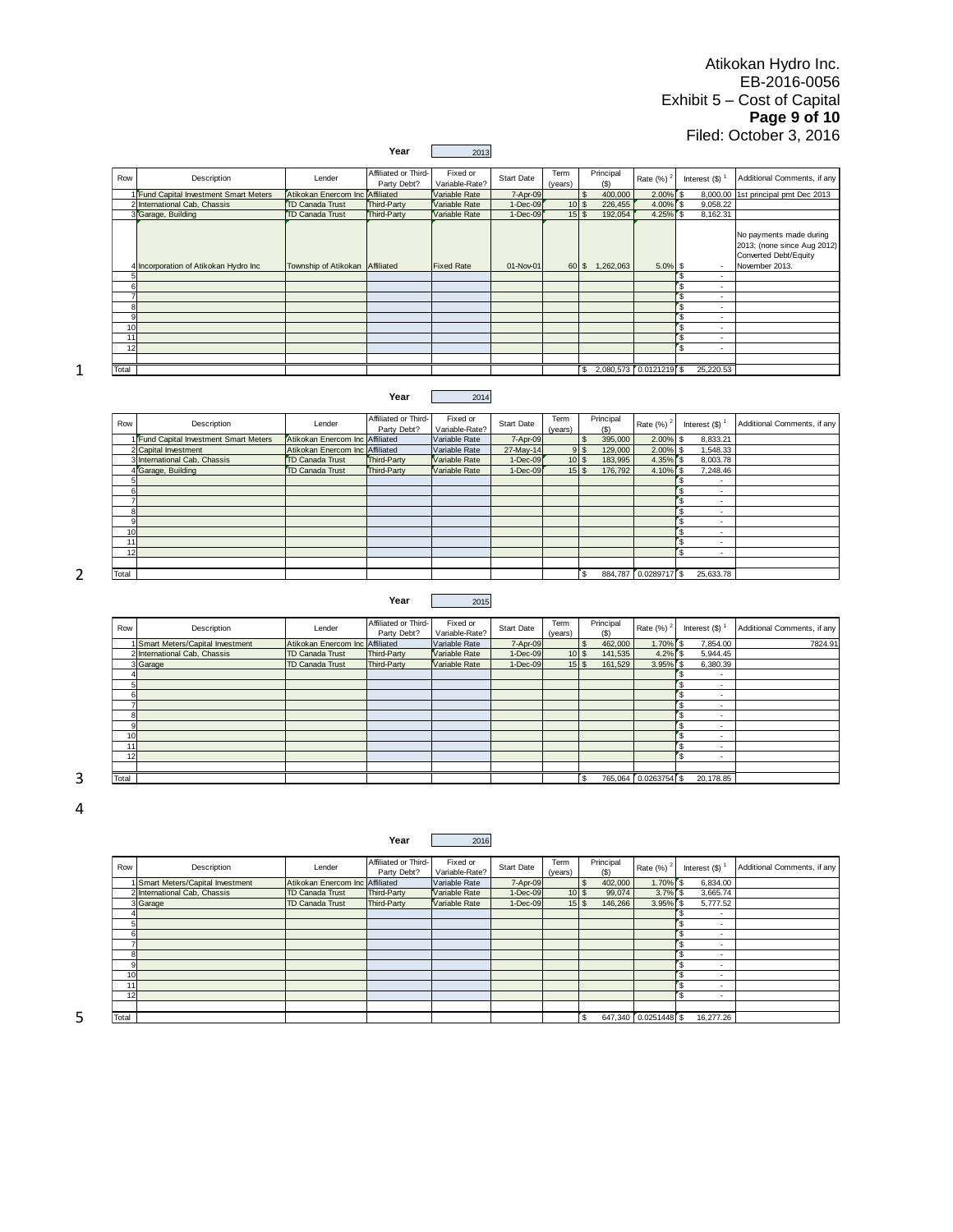Atikokan Hydro Inc. EB-2016-0056 Exhibit 5 – Cost of Capital **Page 10 of 10** Filed: October 3, 2016

#### **Year** 2017

| Row            | Description                     | Lender                          | Affiliated or Third-<br>Party Debt? | Fixed or<br>Variable-Rate? | Start Date | Term<br>(years) | Principal<br>(S)         | Rate $(%)^2$         | Interest (\$) | Additional Comments, if any |
|----------------|---------------------------------|---------------------------------|-------------------------------------|----------------------------|------------|-----------------|--------------------------|----------------------|---------------|-----------------------------|
|                | Smart Meters/Capital Investment | Atikokan Enercom Inc Affiliated |                                     | Variable Rate              | 7-Apr-09   |                 | 342,000<br>.q            | 1.70% S              | 5.814.00      |                             |
|                | 2 International Cab. Chassis    | <b>TD Canada Trust</b>          | <b>Third-Party</b>                  | Variable Rate              | $1-Dec-09$ | 10S             | 56.614                   | 3.70% \$             | 2.094.71      | Ending Dec 2017             |
|                | 3 Garage                        | <b>TD Canada Trust</b>          | <b>Third-Party</b>                  | Variable Rate              | $1-Dec-09$ | 15S             | 131,004                  | $3.95\%$ \$          | 5.174.64      |                             |
|                | 4 International Cab, Chassis    | <b>TD Canada Trust</b>          | <b>Third-Party</b>                  | Variable Rate              | 1-Dec-17   | 10S             | 300,000                  | 4.54% S              | 13.620.00     |                             |
|                | 5 Service Vehicle               | <b>TD Canada Trust</b>          | <b>Third-Party</b>                  | Variable Rate              | 1-Dec-17   |                 | 60,000<br>5 <sup>5</sup> | 4.54% \$             | 2,724.00      |                             |
| 6              |                                 |                                 |                                     |                            |            |                 |                          |                      |               |                             |
|                |                                 |                                 |                                     |                            |            |                 |                          |                      |               |                             |
| 8              |                                 |                                 |                                     |                            |            |                 |                          |                      |               |                             |
| $\overline{9}$ |                                 |                                 |                                     |                            |            |                 |                          |                      |               |                             |
| 10             |                                 |                                 |                                     |                            |            |                 |                          |                      |               |                             |
| 11             |                                 |                                 |                                     |                            |            |                 |                          |                      |               |                             |
| 12             |                                 |                                 |                                     |                            |            |                 |                          |                      |               |                             |
|                |                                 |                                 |                                     |                            |            |                 |                          |                      |               |                             |
| Total          |                                 |                                 |                                     |                            |            |                 | $\mathbf{s}$             | 889.617 0.0330787 \$ | 29.427.35     |                             |

1

## 2

<span id="page-10-0"></span>3 APPENDIX E: Preference Shares

 $\frac{4}{5}$ 5 Resolutions from both the Atikokan directors and Town of Atikokan Council, resolving to accept

6 the transfer of debt to equity with the issuance of shares, (as explained on Page 3 of this Exhibit)

7 are following this page.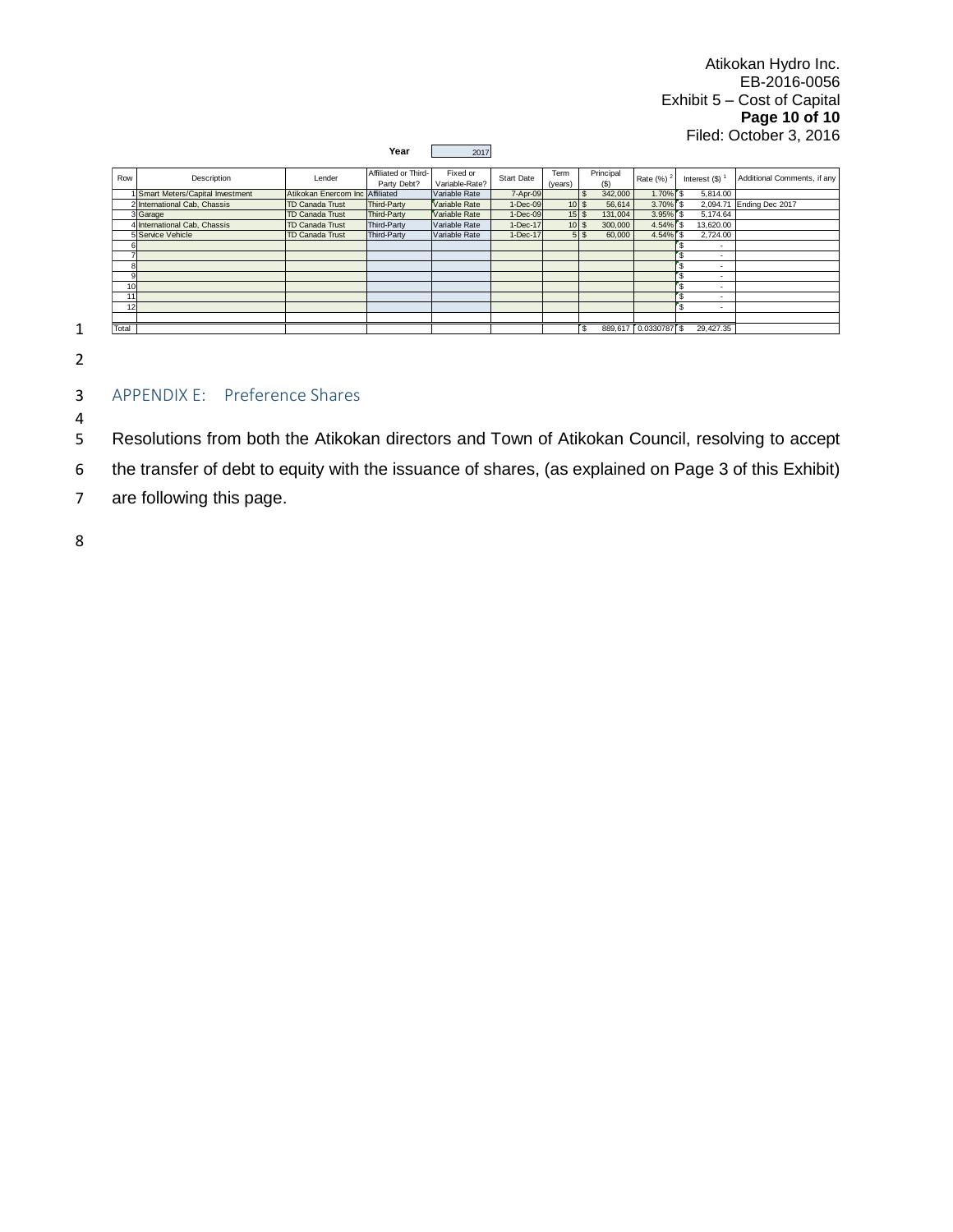## ATIKOKAN HYDRO INC.

 $110222013$ 

**MOVED BY:** 

SECONDED BY: Eland &

RESOLVED: *Comme Brown* 

Be it resolved that, Atikokan Hydro Inc complete the process for allotment and issuance of shares to convert the shareholder debt to equity.

RESOLUTION NO.  $809$  CARRIED BY  $#$  for by